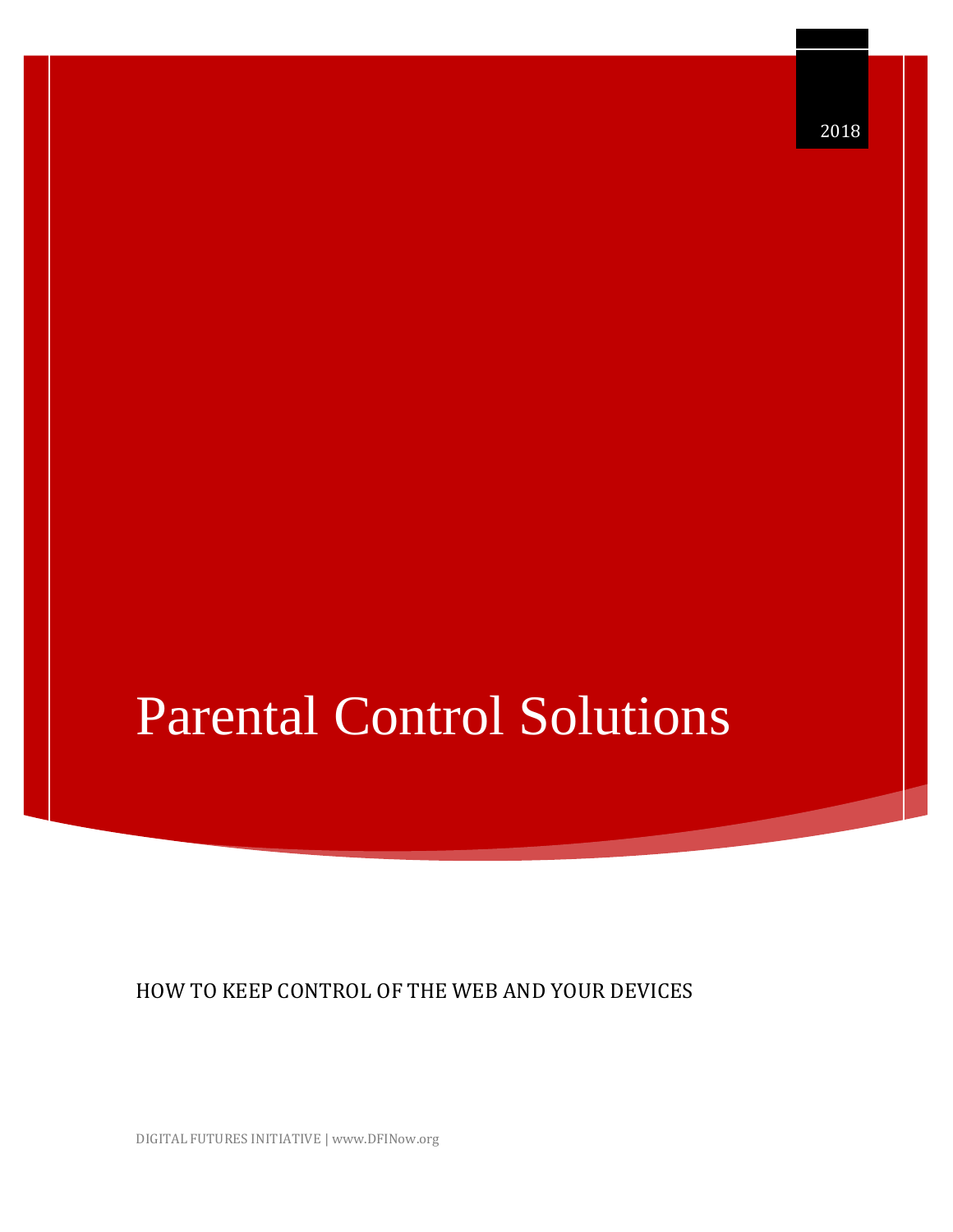

## DIGITAL FUTURES INITIATIVE

The web can be a scary place and luckily, there are tools to help shield your children from the dark side of the web. Disclaimer: there is no "best" solution that fits everyone. Like any control system and every family situation, they are all different in their merits. For younger children, controls from inappropriate content and apps are a must. For older children and teens, they will need some access to sites and apps that we do not recommend for young children. Many of the platforms don't just stop at parental controls, but look to invade and trace every message, conversation and login time on every device. We do not advocate spy apps or tracking your children, especially without their knowledge as it simply creates a void of trust that may just last longer than the need to track their device. Below is a list of many of the control and tracking systems out there. Some will be better suited for your individual family needs and that is why we list many of them. In addition to these systems, make sure you have a continuous conversation with your children about this topic and create an overall plan, not just a tool approach to keeping safe and responsible on your apps and the web.

**Parental Control Software** – not inclusive and not in any order. Below are some of the stronger solutions on the market

|                                                                                                                                                                                                                | TeenSafe <sup>®</sup><br>Protecting Your Most Valuable Treasure                                                                                                                                     |                                                                                                                                                                                                                                                   |
|----------------------------------------------------------------------------------------------------------------------------------------------------------------------------------------------------------------|-----------------------------------------------------------------------------------------------------------------------------------------------------------------------------------------------------|---------------------------------------------------------------------------------------------------------------------------------------------------------------------------------------------------------------------------------------------------|
| <b>Norton Family Premier</b>                                                                                                                                                                                   | <b>TeenSafe</b>                                                                                                                                                                                     | PhoneSheriff                                                                                                                                                                                                                                      |
| A top award winner, this<br>full featured, user friendly<br>package combines solid<br>mix of web filtering,<br>location tracking, profile<br>and app management<br>\$49.99 / Year<br>https://family.norton.com | Popular phone tracking<br>solution. Single focus of<br>mobile device software (no<br>computers). View Text<br>messages, GPS, browser<br>history, apps and more<br>\$14.95/month<br>www.teensafe.com | This system goes beyond<br>allowing you to set limits<br>on phone usage time. You<br>can determine who they<br>can or can't communicate<br>with, block websites or<br>apps and view activities<br>performed.<br>\$89/Year<br>www.phonesheriff.com |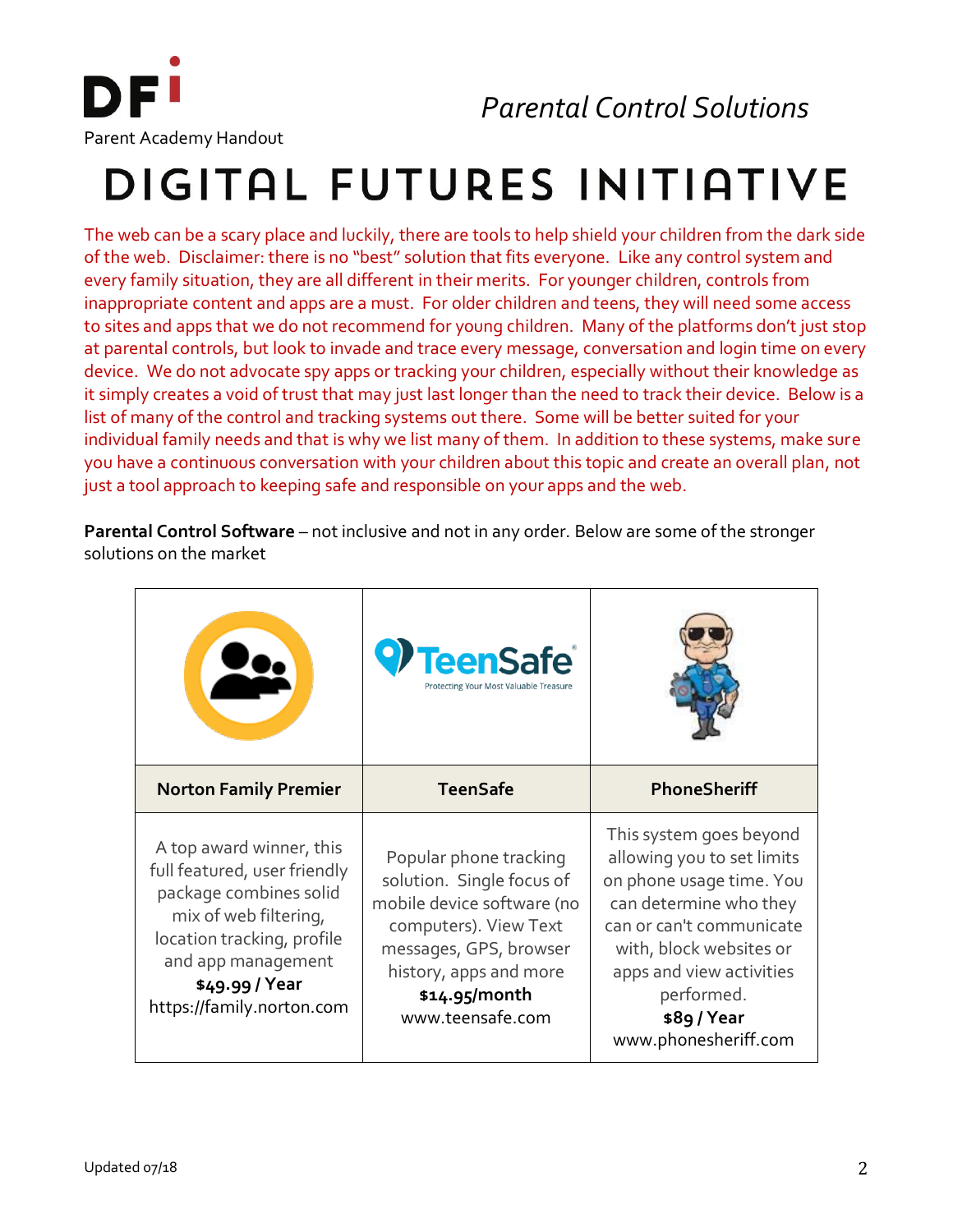

| eser                                                                                                                                                                                                                                                                                                                                                                     |                                                                                                                                                                                                                                                 |                                                                                                                                                                                                                               |
|--------------------------------------------------------------------------------------------------------------------------------------------------------------------------------------------------------------------------------------------------------------------------------------------------------------------------------------------------------------------------|-------------------------------------------------------------------------------------------------------------------------------------------------------------------------------------------------------------------------------------------------|-------------------------------------------------------------------------------------------------------------------------------------------------------------------------------------------------------------------------------|
| <b>ESET</b>                                                                                                                                                                                                                                                                                                                                                              | Qustodio                                                                                                                                                                                                                                        | Lock2Learn                                                                                                                                                                                                                    |
| <b>ESET Parental Control lets you</b><br>help them navigate online,<br>manage what apps and websites<br>they use, and decide - together-<br>what's good for them. It also lets<br>you see where your children are,<br>and send messages directly to<br>their device screens.<br>\$29.99 / Year - Android only<br>3 devices - \$80 / year<br>https://www.eset.com/us/home | Well rated solution with<br>all the features you would<br>expect. This stands out<br>for families with multiple<br>device types (iOS,<br>Android, Kindle, Nook,<br>Microsoft)<br>1 Device/FREE, \$55/<br>Year for 5 devices<br>www.qustodio.com | Focused on App restrictions<br>instead of monitoring, the<br>approach is novel (for<br>certain families). To gain<br>access you have to answer<br>a couple of age appropriate<br>questions every time.<br>Free - Android only |

Additional solutions:

• **iKeyMonitor** – [www.ikeymonitor.com](http://www.ikeymonitor.com/) – **\$29.99 / Month** 

full keystroke monitoring like a key logger. Complete, undetectable and works across devices. For extreme monitoring**.** 

• **Mobicip –** [www.mobicip.com](http://www.mobicip.com/) **- \$39.99 / Year**

a strong solution for the modern, multi-device family. Works on all tablets, computers and all phones. Does especially well with filtering Youtube.

• **Net Nanny** – [www.netnanny.com](http://www.netnanny.com/) - **\$59.99 / Year / up to 5 devices** 

covering PCs and devices, Net Nanny is a solid platform that blocks, filters, monitors and protects.

• **Onward** – www.onward.org - **Free Version / Paid range \$10-\$90 /month**

Overuse behavior is real. Achieve tech-life balance by understanding your use of technology throughout the day and get a recommended plan to curb unwanted behaviors.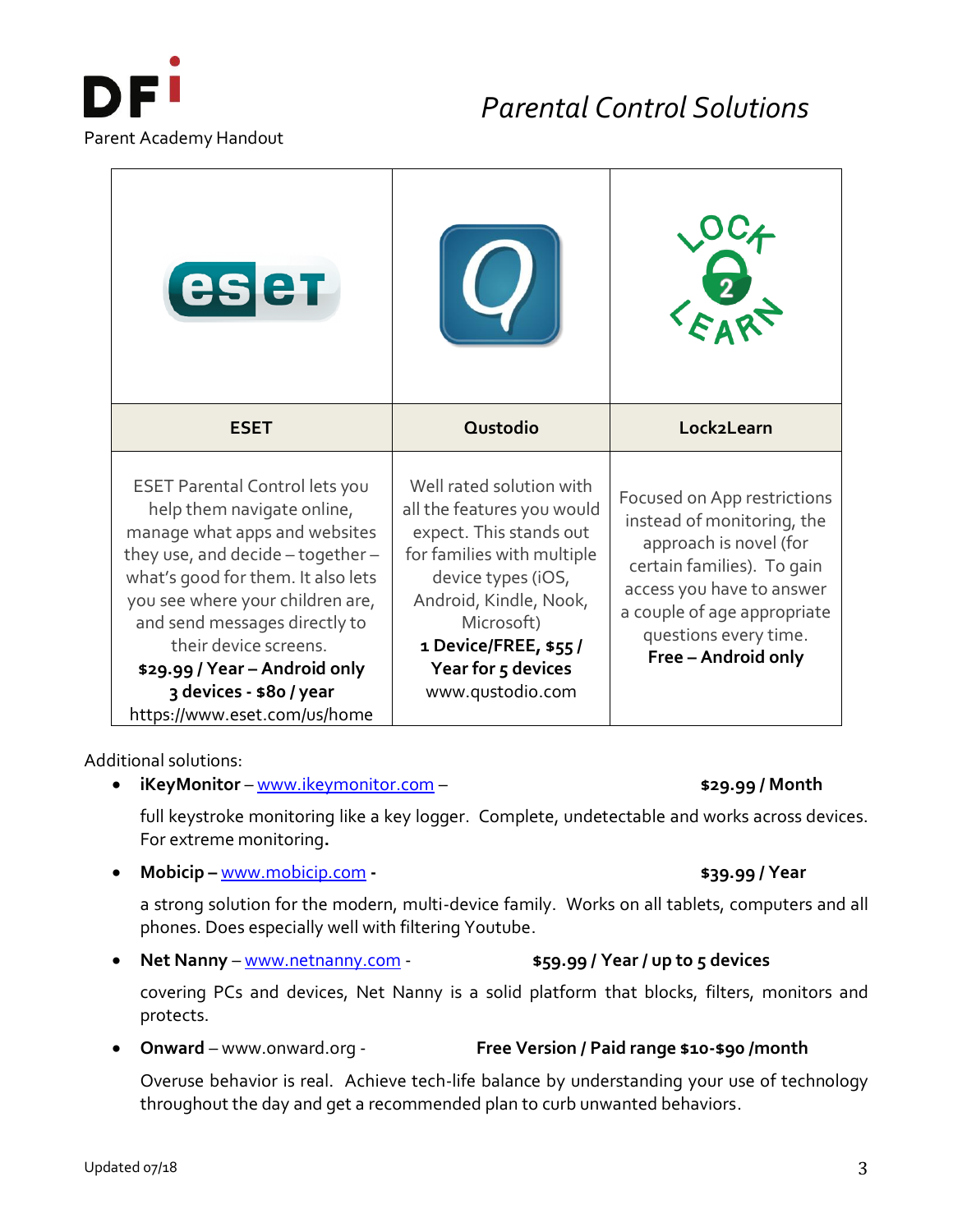

• **SecureTeen** – [www.secureteen.com](http://www.secureteen.com/) -

**Apple devices are FREE; Android devices and Microsoft computers are \$39.99 / Year up to 3 devices**

monitor across iOS, Android devices and Microsoft computers (no Apple computer support).

• **SUPOTCO** – [www.supot.co](http://www.supot.co/) - **\$45.60 / Year** / **Device**

for Android devices only. Strong application focused on child protection. Simple, effective -

- **Teenshield** [www.teenshield.com](http://www.teenshield.com/) **\$13.32 / Month / Device** monitor your child's texts, calls, photos, location and more on their devices.
- **Kidslox** [https://Kidslox.com](https://kidslox.com/) **FREE**

Parental controls and screentime management across all mobile devices (not computers). Not as full featured, but – it's FREE

• **Kid Tracker** – kidtracker.eu – **~\$15 / Year**

based in Poland and built for iOS and Android devices, this app will track your child's whereabouts very effectively and inexpensively.

## **Social / Tech Platforms**

- **Facebook** <https://www.facebook.com/safety/parents/gettoknow>
- **Apple** Parental Locks- <https://support.apple.com/en-us/HT201304>

Apple devices only. Apple's parental locks, allow the parent to control use of selected apps, downloads, and prevention of access to explicit content. free

• **Google Family Link**- <https://families.google.com/familylink/>

Android only. Manage apps, keep an eye on screen time, and set a bedtime for your child's device. free

*Parental Control Solutions*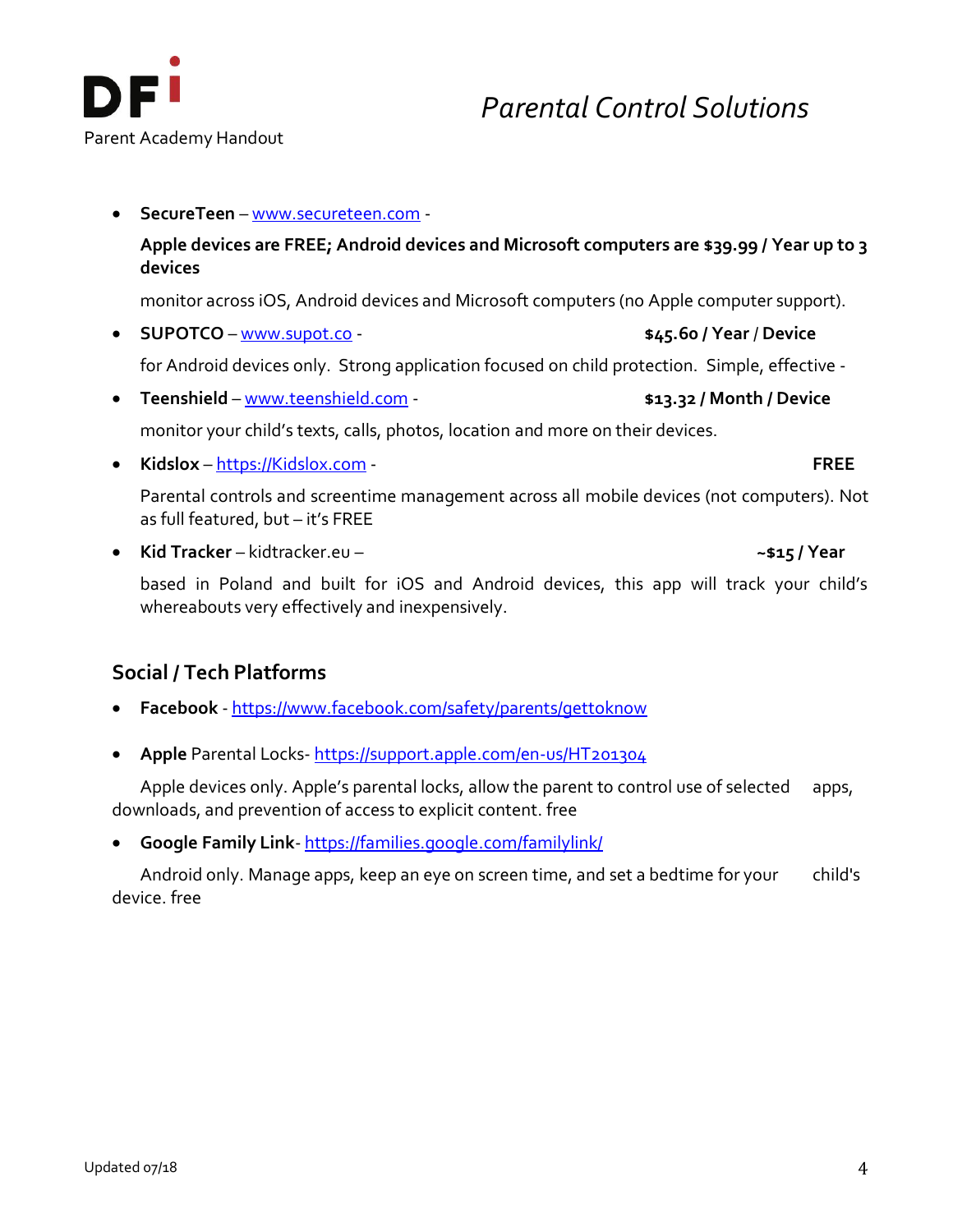

#### **Wireless Carriers**

- **Verizon Family Base** <https://www.verizonwireless.com/solutions-and-services/family-base/> Verizon users only. Family Base helps you find the right balance between device time and family time. Establish time and data controls, and whether your kids are on Wi-Fi or using your data, you can block apps and set content filters. FREE
- **AT&T Smart Limits** <https://www.att.com/shop/wireless/smartlimits.html> \$10/month for up to ten lines. AT&T customers only. With Smart Limits Block cellular data usage, set text and purchase limits, block numbers, and limit phone time during certain times of the day.
- **Sprint Parental Controls**[https://shop2.sprint.com/en/services/safety\\_security/parental\\_control.shtml](https://shop2.sprint.com/en/services/safety_security/parental_control.shtml) - FREE - Sprint customers only. With Sprint Parental Controls restrict numbers, digital media downloads, voice calls, and camera use.
- **T-Mobile Family Allowances** [https://support.t-mobile.com/docs/DOC-](https://support.t-mobile.com/docs/DOC-1725#secondheading)[1725#secondheading](https://support.t-mobile.com/docs/DOC-1725#secondheading) - T-Mobile customers only. Family Allowances allows the parents to control time spent on phone, messages, downloads, and numbers to block.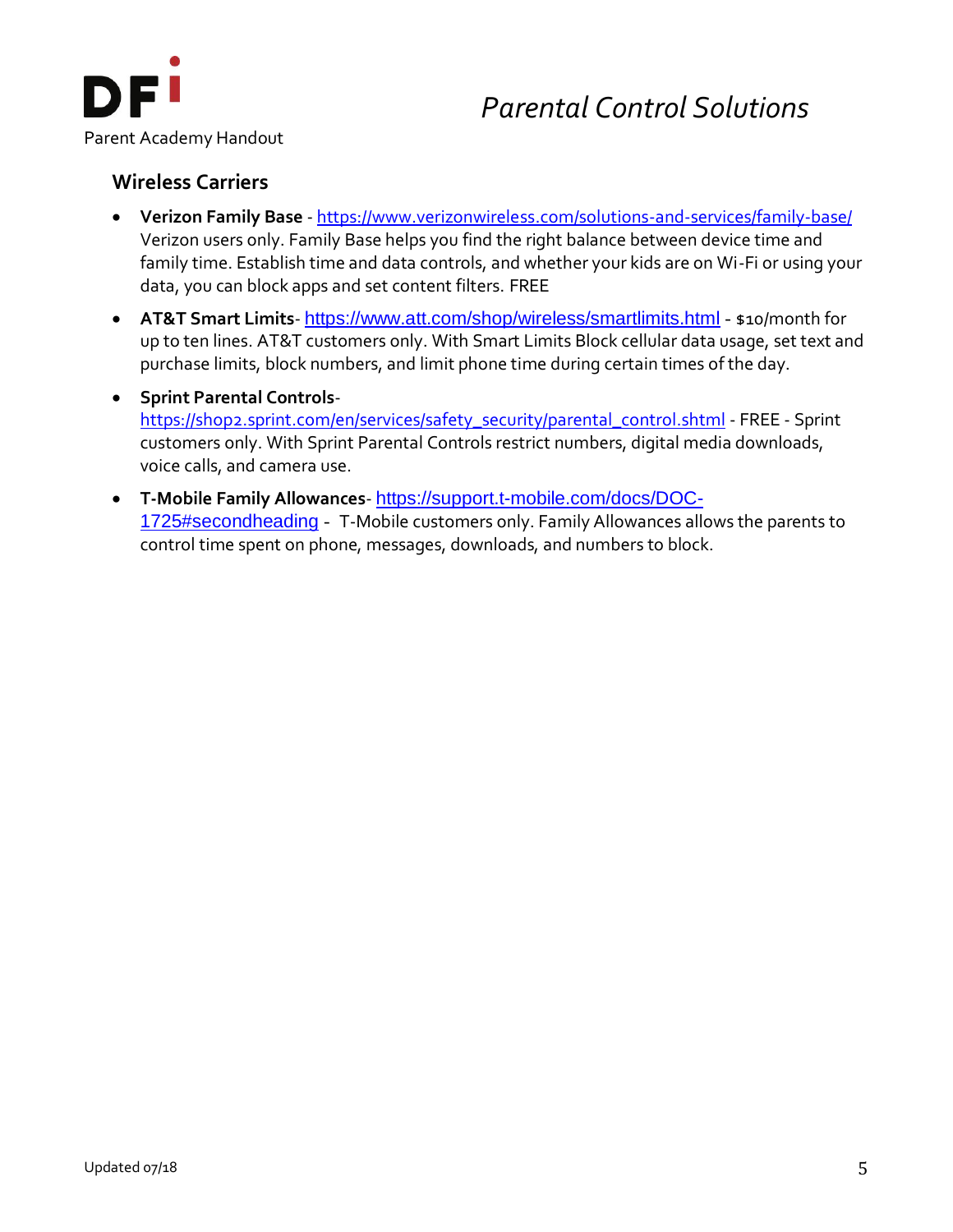

## **Distracted Driving Software**

Whether a seasoned driving veteran or new to the wheel, being distracted while driving puts you at a highly increased risk for an accident. It doesn't matter if you are going slow or fast, taking your eyes off the road, even for as little as 2 seconds, can be fatal. These apps are designed to tackle the safety around driving with your devices. They all take different approaches to keeping your eyes on the road, you need to pick the solution that best suits your needs. Here are some of the better or more popular ones available.

#### **LifeSaver FREE**

The free app that auto detects driving and blocks phone use behind the wheel. Has a parent portal along with a driver app. Some of the strongest features available in any app – and this one is FREE.

#### **Drivemode Download is free, small fees for in-app purchases**

No look interface and easy to use features are the pillars of this highly rated, next gen App. Currently developing gesture based interface. Available on Android phones only.

## **Drivesafe.ly**

#### **Free standard package; ProPackage is \$13.95 / Year / Single User; \$34.95 / Year / up to 4 devices**

The strongest in text-to-speech development. Reads text aloud, Hands free mode, blue tooth/radio compatible, reads text short hand: LOL, BRB.

## **Cellcontrol DriveID \$129 up front. No monthly or any additional costs**

Apps are only as good as the phone and user. Cellcontrol is a complete solution - uses a small piece of hardware mounted just below the rearview mirror and not only block apps, calls and surfing – but also serves as a driver tracker monitoring acceleration, braking, turning, etc and presented in a post-drive map. Make your teen more responsible and a better driver.

## **Navdy \$500 one-time or financing available at \$33 / month**

it's the coolest of all the solutions and the most expensive. A new heads-up display hardware puts all of your content (maps, texts, calls, music, etc) in your line of site on the road. It has gestures built-in, toggles to customize the experience and a whole lot of combined technology to keep you focused on the road ahead.